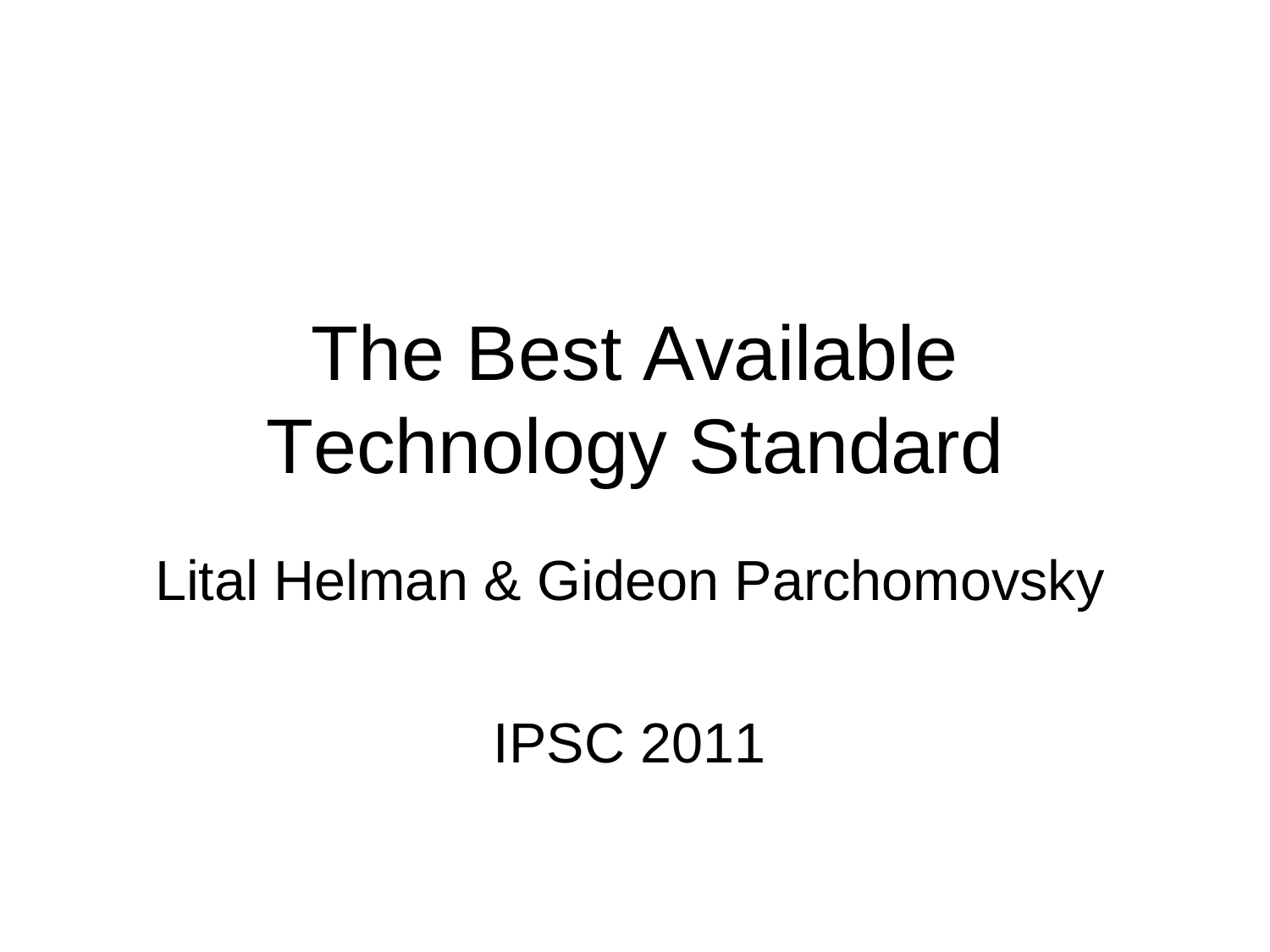# **Significance**

- The scope and extent of webhosts liability is an important determinant of the future of the internet.
- Concern for liability may stunt growth of the internet.
- The need to fight legal battles may lead to the demise of small webhosts even if claims against them are without merit.
- Large-scale copyright infringement online must be addressed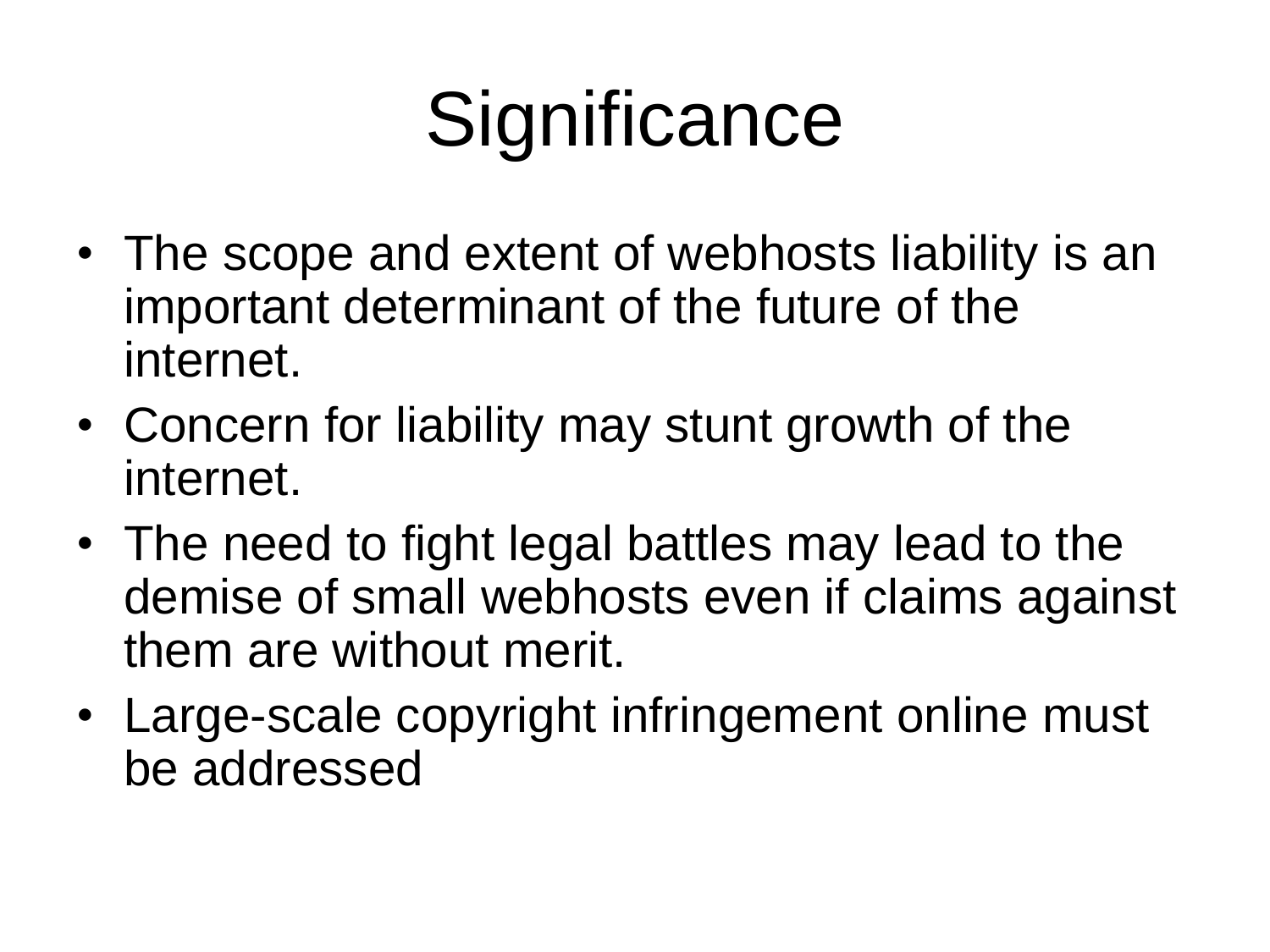# Copyright Liability of Webhosts

• In principle, webhosts are exposed to direct, contributory and vicarious liability for reproducing, distributing, displaying, performing, and in some case, adapting copyrighted content without permission.

.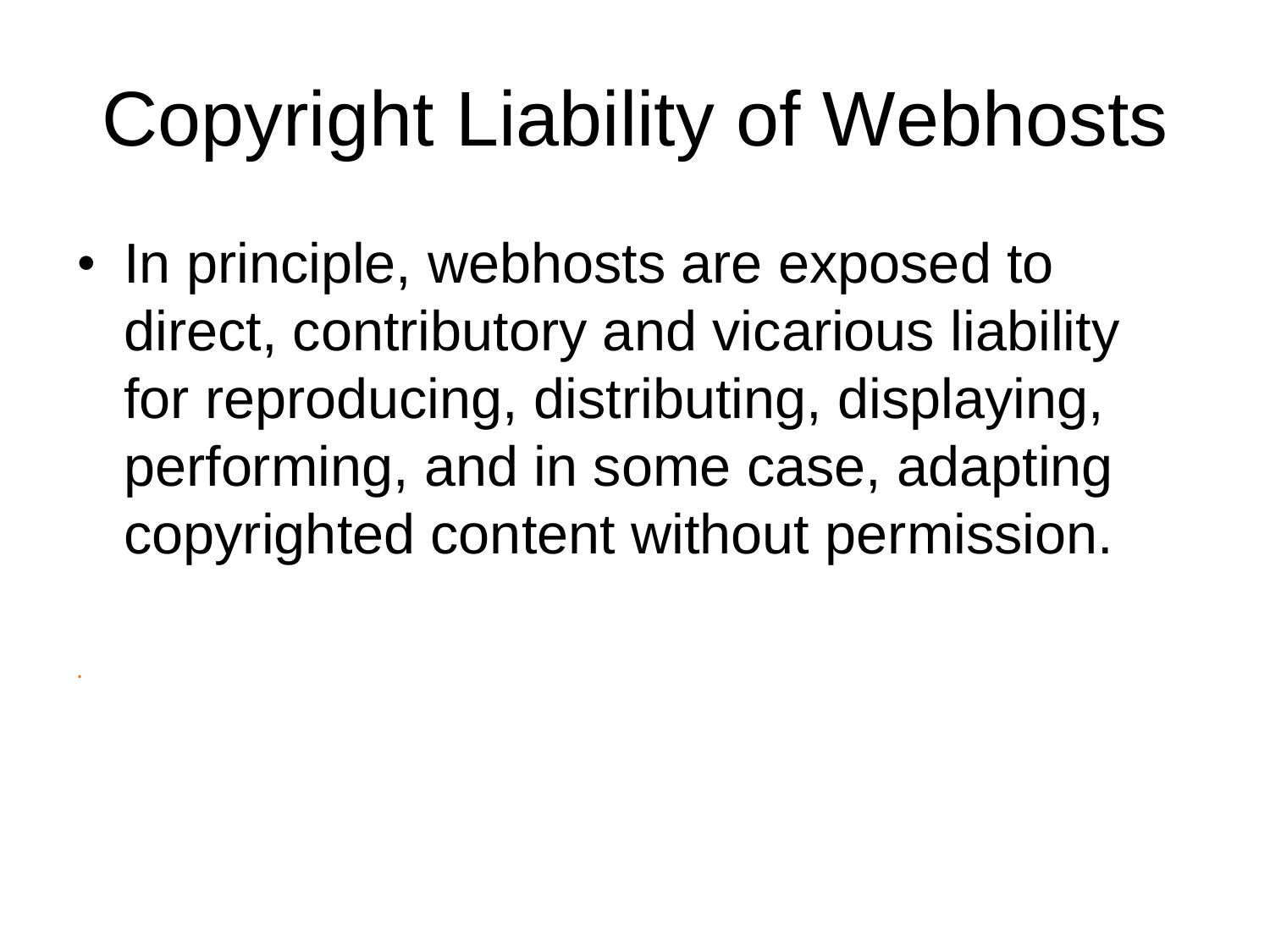## Extant Regime

- Section 512(c) Safe Harbor (monetary liability)
- -Ex ante, encourages webhosts to remain passive; discourages monitoring by webhosts, except in red flag cases (interpreted very narrowly).
- -Ex post, encourages reactive behavior of webhosts. Notice and take down procedure.
- -Consequently, webhosts have a disincentive to monitor; may lose safe harbor status.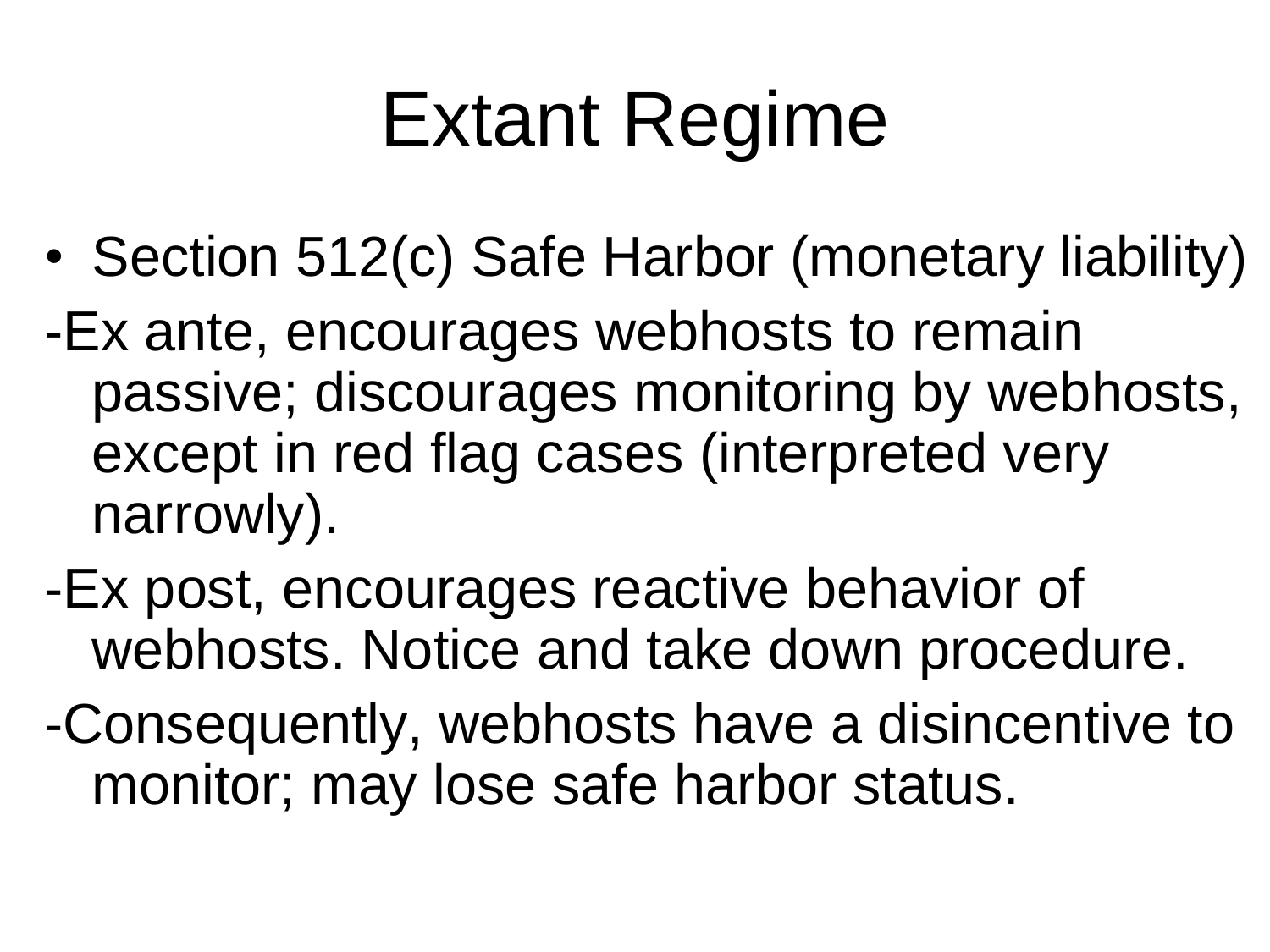# Cost of Present Regime

- 1. Disincentivizes monitoring by webhosts.
- 2. Generates high level of uncertainty—rule riddled with exceptions. As a result, current safe harbor foments unnecessary litigation.
- 3. Fails to spur competition in the market for filtering technologies.
- 4. Harms to speech and users interests, resulting from private ordering and placement of enforcement in the hands of rightsholders).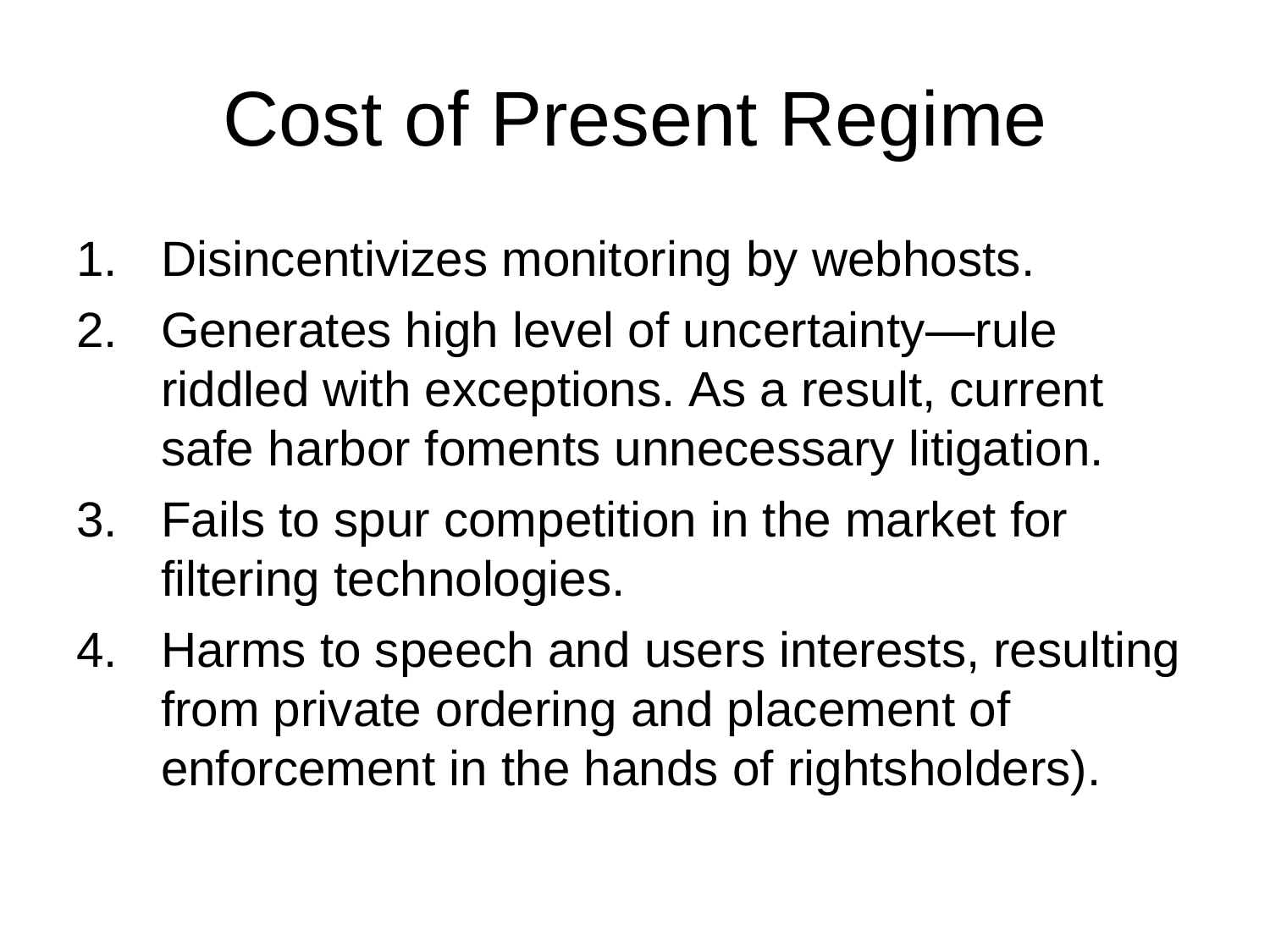### Our Proposal

• Redesign safe harbor—

Webhosts that employ the best available filtering technology will be exempt from liability for infringing content uploaded by end users (direct and derivative liability).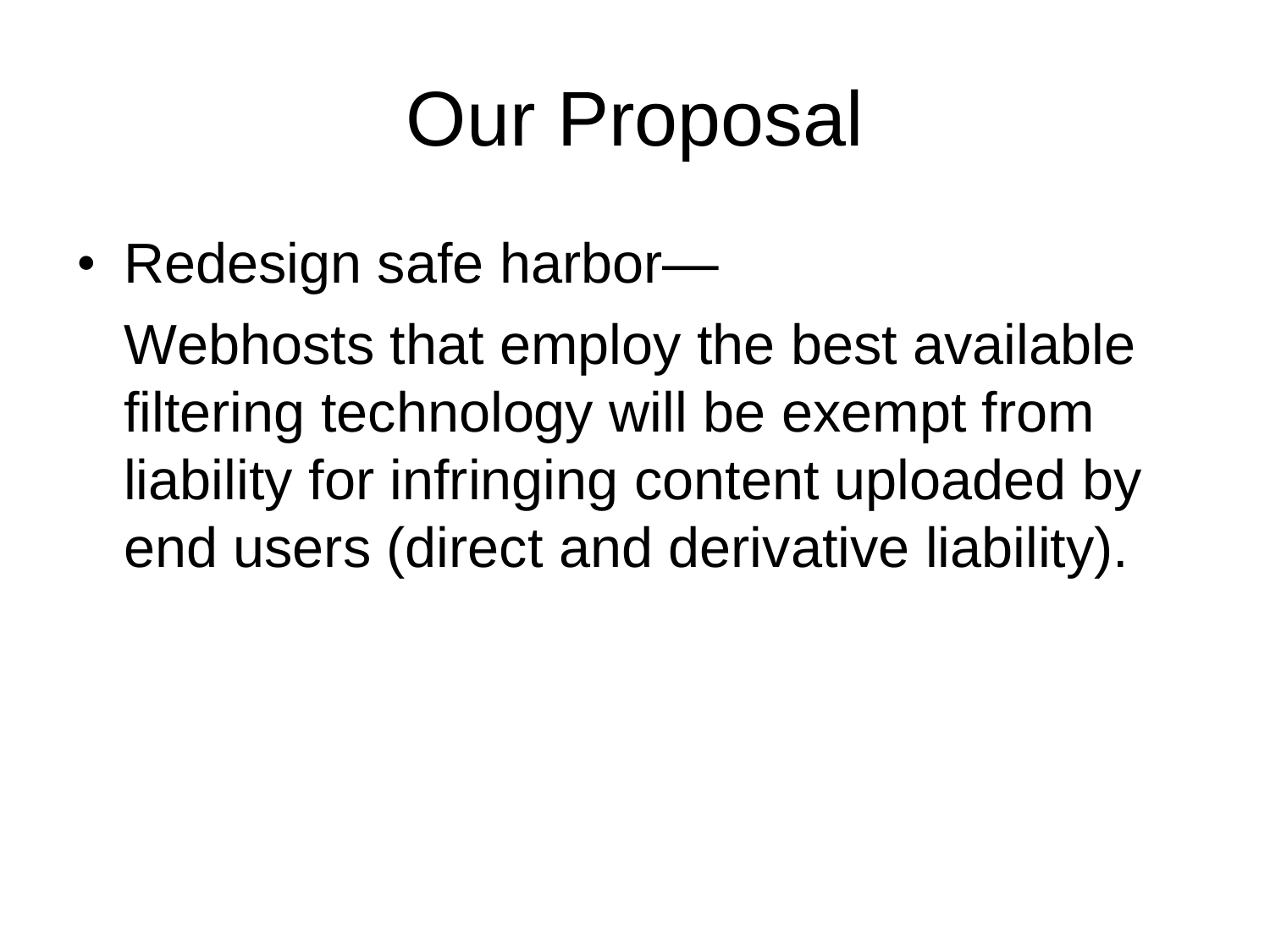# Theory

- Design principle: place cost on least cost avoider.
- In this case, the burden of preventing copyright infringements should be divided as follows:
	- Copyright Owners should bear the burden of notification of what works are copyrighted.
	- Webhosts should bear the burden of screening out infringing content.
	- Technology companies will bear the burden of developing filtering technologies.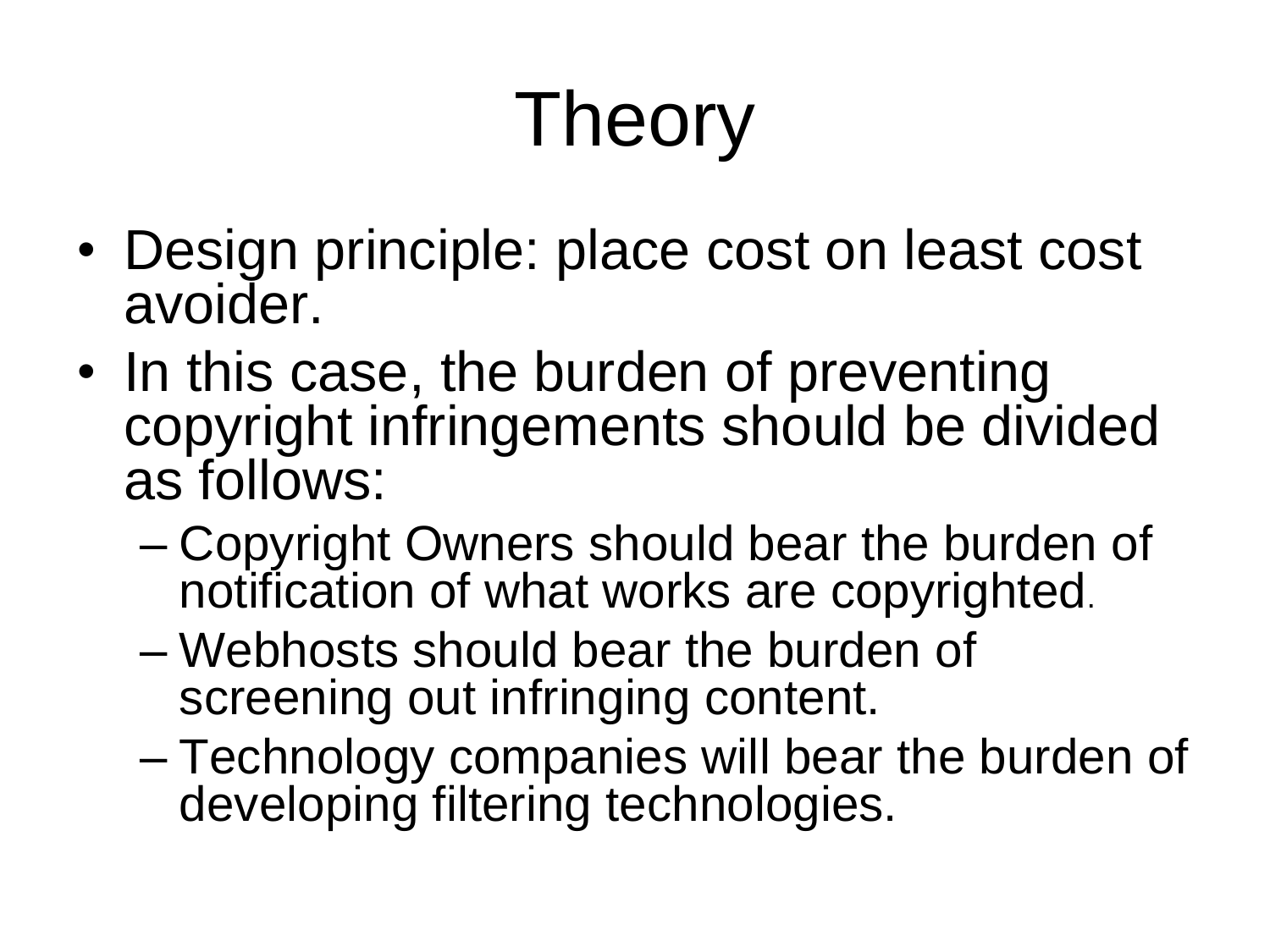### Implementation

Step 1:

Establish a single database under auspices of copyright office, or a private agency, onto which content owners can inform of content.

Step 2:

Determine "best available technology," or, more accurately, technolog**ies**. Task to be performed by a body of experts. (Agency at the Copyright Office, after consulting members of the copyright and technology industries, webhosts and the general public.)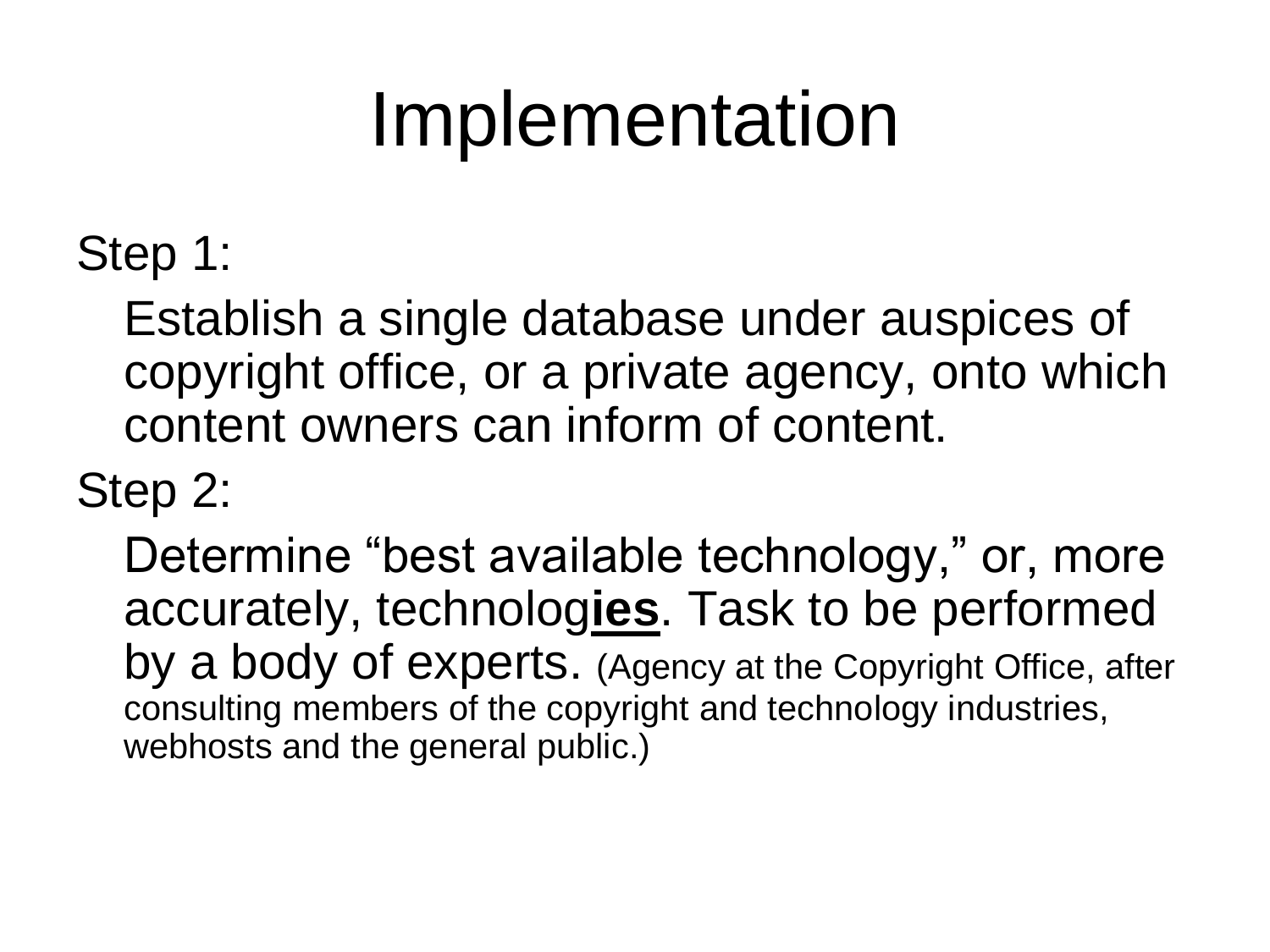### Implementation (con'd)

Step 3:

create several filtering clearinghouses to review user content before it is uploaded. But, allow in-house filtering to big webhosts that prefer to do so.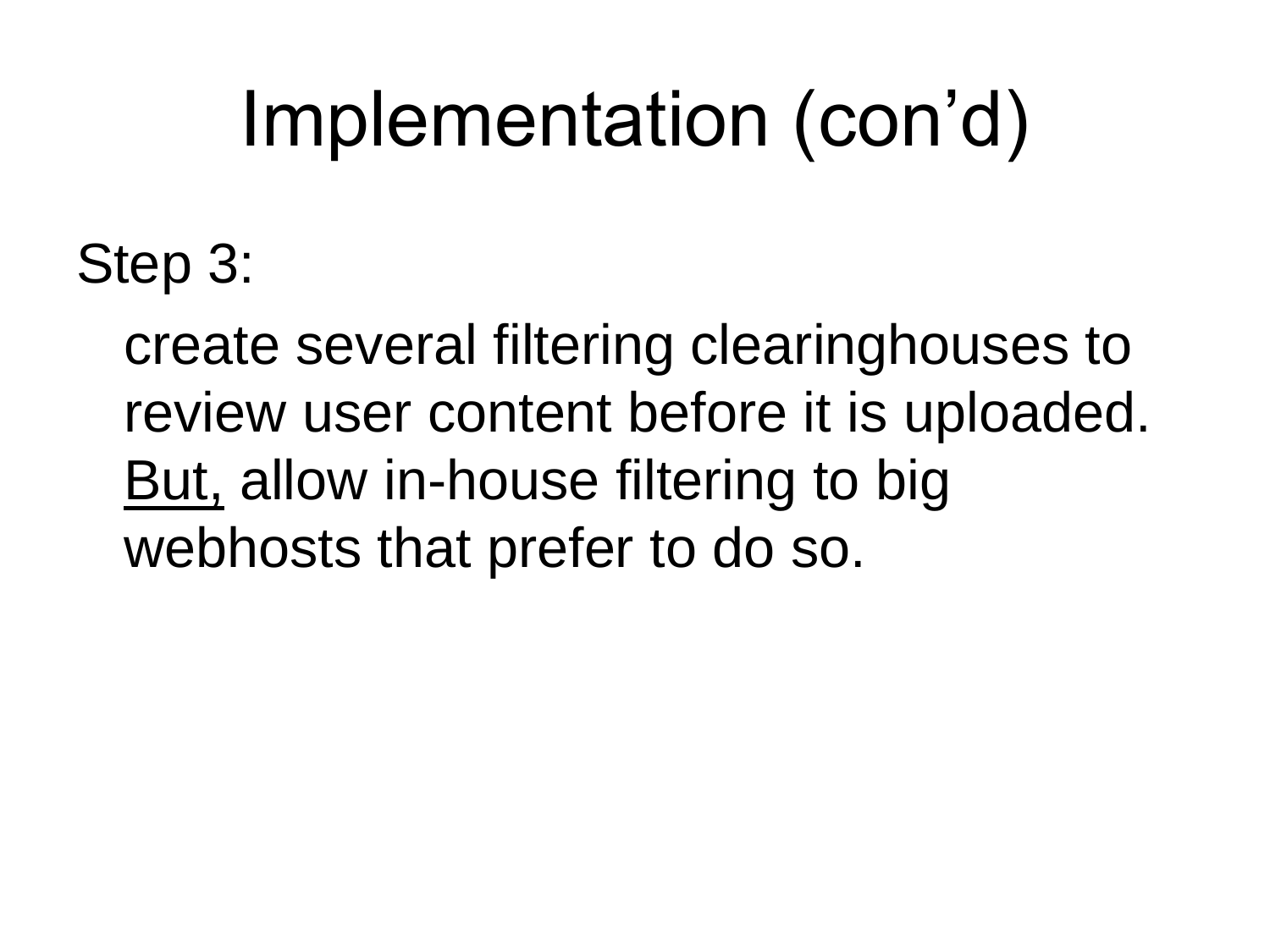### Potential Advantages

- 1. Adaptive legal standard that spurs competition among technology providers.
- 2. Better enforcement of copyright law.
- 3. Certainty for webhosts.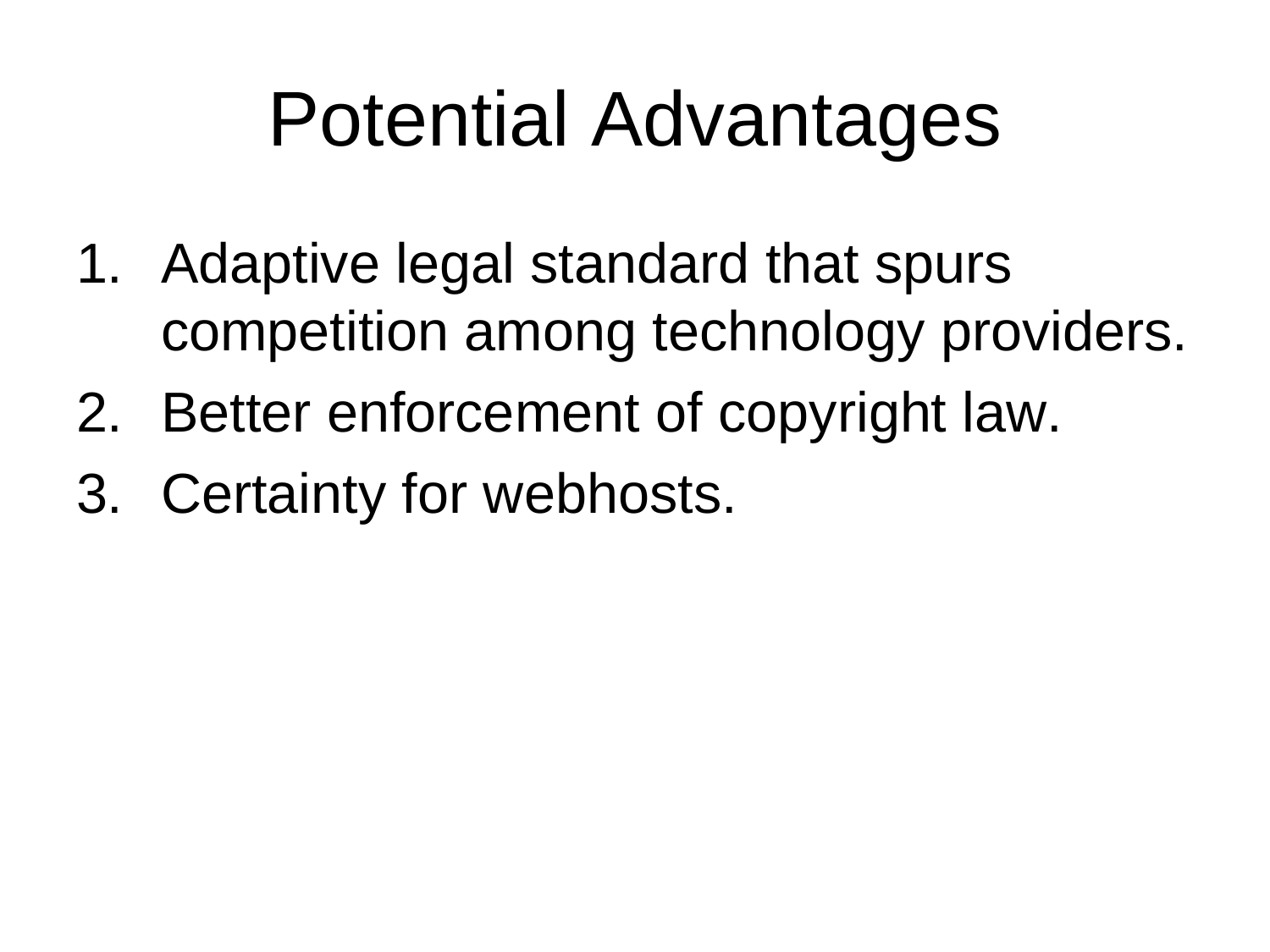#### Potential Challenges & Problems

- 1. Tolerated Uses.
- 2. Fair Use.
- 3. Improvements.